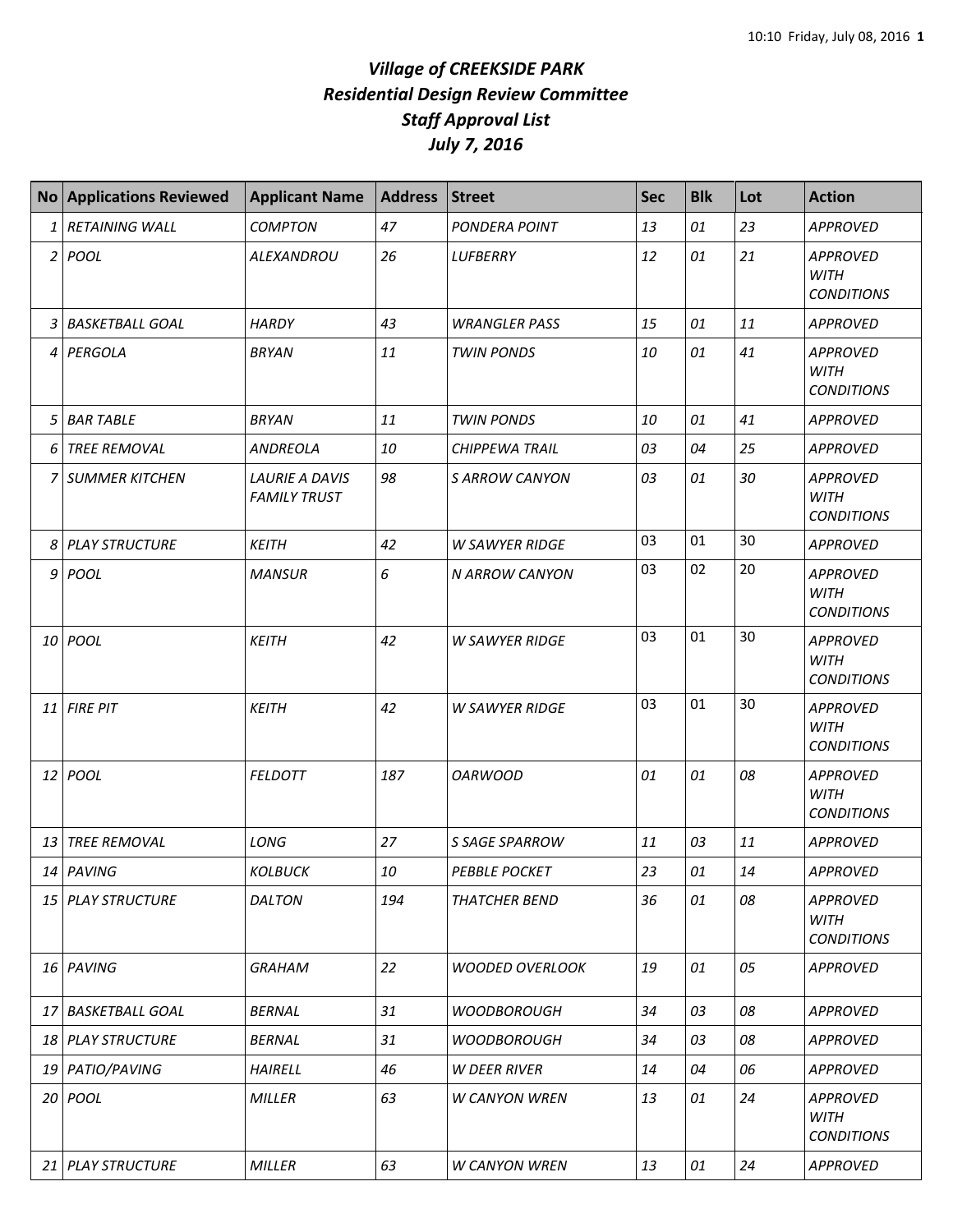|    | <b>No Applications Reviewed</b> | <b>Applicant Name</b> | <b>Address</b> | <b>Street</b>           | <b>Sec</b> | <b>Blk</b> | Lot | <b>Action</b>                                       |
|----|---------------------------------|-----------------------|----------------|-------------------------|------------|------------|-----|-----------------------------------------------------|
|    | 22 PATIO                        | <b>MILLER</b>         | 63             | <b>W CANYON WREN</b>    | 13         | 01         | 24  | APPROVED                                            |
|    | 23 SUMMER KITCHEN               | <b>TYAGI</b>          | 30             | S VICTORIANA            | 07         | 03         | 03  | <b>APPROVED</b><br><b>WITH</b><br><b>CONDITIONS</b> |
| 24 | POOL                            | <b>ICARD</b>          | 39             | <b>RED MOON</b>         | 07         | 01         | 24  | <b>APPROVED</b><br><b>WITH</b><br><b>CONDITIONS</b> |
|    | 25 POOL                         | <b>STAGGS</b>         | 26             | <b>GRANITE PATH</b>     | 04         | 02         | 03  | APPROVED<br><b>WITH</b><br><b>CONDITIONS</b>        |
|    | $26$ PATIO                      | <b>TYAGI</b>          | 30             | S VICTORIANA            | 07         | 03         | 03  | <b>APPROVED</b>                                     |
| 27 | <b>TREE REMOVAL</b>             | CALLUM                | 11             | <b>BUTTERNUT</b>        | 04         | 01         | 12  | <b>APPROVED</b>                                     |
|    | 28 POOL                         | <b>HARRIS</b>         | 11             | <b>QUIET YEARLING</b>   | 01         | 01         | 15  | <b>APPROVED</b><br><b>WITH</b><br><b>CONDITIONS</b> |
|    | 29 SUMMER KITCHEN               | <b>HARRIS</b>         | 11             | <b>QUIET YEARLING</b>   | 01         | 01         | 15  | <b>APPROVED</b><br><b>WITH</b><br><b>CONDITIONS</b> |
| 30 | <b>GENERATOR</b>                | <b>WIGTON</b>         | 62             | <b>N MARSHSIDE</b>      | 21         | 02         | 39  | <b>APPROVED</b><br><b>WITH</b><br><b>CONDITIONS</b> |
|    | 31 PAVING                       | <b>DICHARRY</b>       | 46             | <b>JASPERS</b>          | 27         | 01         | 13  | APPROVED                                            |
|    | 32 PERGOLA                      | <b>DICHARRY</b>       | 46             | <b>JASPERS</b>          | 27         | 01         | 13  | <b>APPROVED</b><br><b>WITH</b><br><b>CONDITIONS</b> |
|    | 33 PLAY STRUCTURE               | <b>ESTRADA</b>        | 102            | PINTO POINT             | 12         | 01         | 64  | APPROVED                                            |
|    | 34   SUMMER KITCHEN             | <b>BURKHARDT</b>      | 18             | <b>PILOT ROCK</b>       | 08         | 02         | 28  | <b>APPROVED</b><br><b>WITH</b><br><b>CONDITIONS</b> |
|    | 35 PERGOLA                      | <b>BURKHARDT</b>      | 18             | <b>PILOT ROCK</b>       | 08         | 02         | 28  | <b>APPROVED</b><br><b>WITH</b><br><b>CONDITIONS</b> |
|    | 36 FIRE PIT                     | <i>BURKHARDT</i>      | 18             | <b>PILOT ROCK</b>       | 08         | 02         | 28  | <b>APPROVED</b><br><b>WITH</b><br><b>CONDITIONS</b> |
|    | 37 POOL                         | <b>GALLAGHER</b>      | 70             | <b>SHIMMERING ASPEN</b> | 19         | 02         | 06  | <b>APPROVED</b><br><b>WITH</b><br><b>CONDITIONS</b> |
| 38 | <b>PATIO COVER</b>              | <b>GALLAGHER</b>      | 70             | <b>SHIMMERING ASPEN</b> | 19         | 02         | 06  | <b>APPROVED</b><br><b>WITH</b><br><b>CONDITIONS</b> |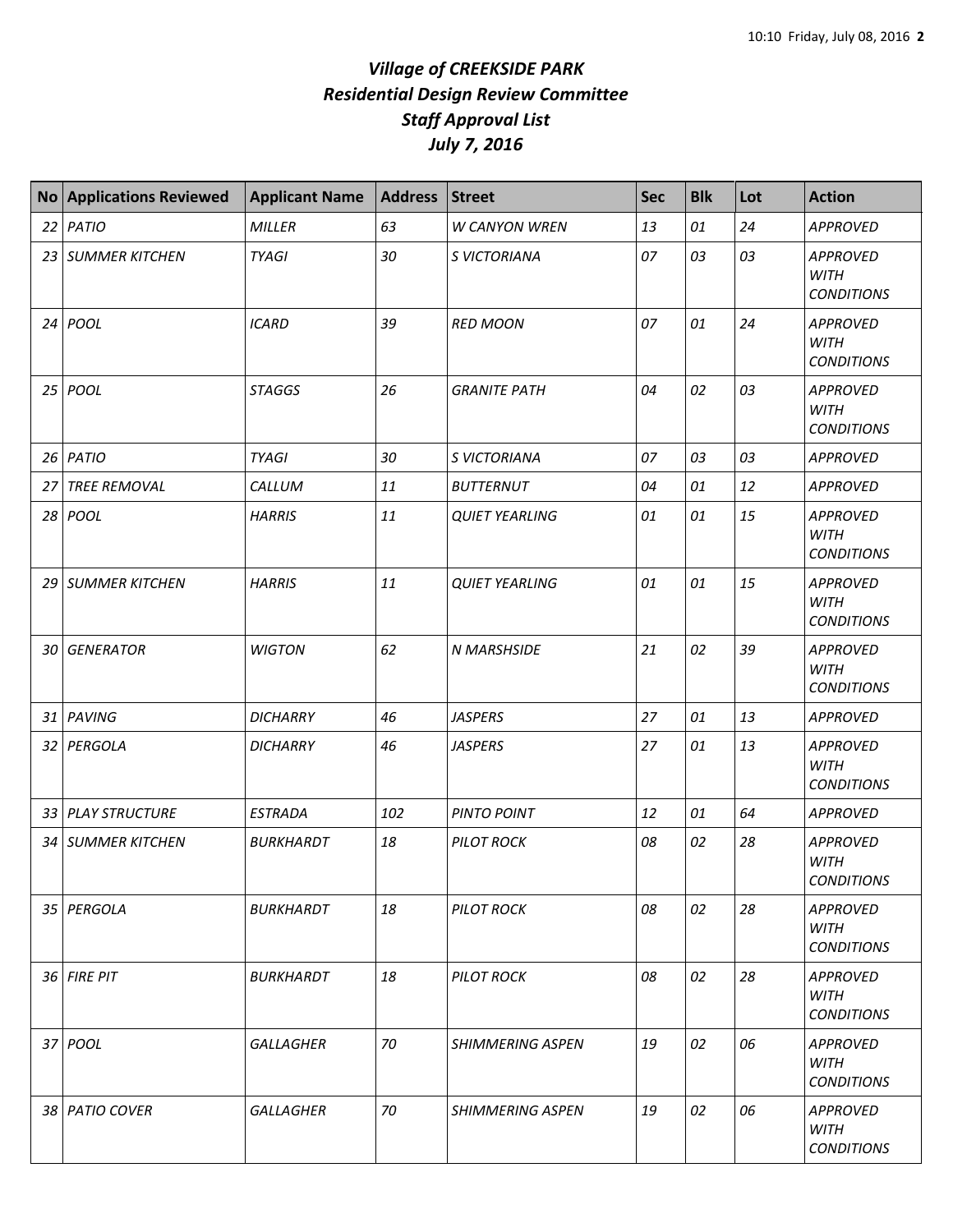|    | <b>No Applications Reviewed</b> | <b>Applicant Name</b> | <b>Address</b> | <b>Street</b>           | <b>Sec</b> | <b>Blk</b> | Lot | <b>Action</b>                                       |
|----|---------------------------------|-----------------------|----------------|-------------------------|------------|------------|-----|-----------------------------------------------------|
|    | 39 SUMMER KITCHEN               | <b>GALLAGHER</b>      | 70             | <b>SHIMMERING ASPEN</b> | 19         | 02         | 06  | <b>APPROVED</b><br><b>WITH</b><br><b>CONDITIONS</b> |
| 40 | <b>FIRE PIT</b>                 | <b>GALLAGHER</b>      | 70             | <b>SHIMMERING ASPEN</b> | 19         | 02         | 06  | <b>APPROVED</b><br><b>WITH</b><br><b>CONDITIONS</b> |
|    | 41 POOL                         | <b>KUSTO</b>          | 114            | <b>W ARBOR CAMP</b>     | 04         | 03         | 22  | <b>APPROVED</b><br><b>WITH</b><br><b>CONDITIONS</b> |
| 41 | POOL                            | <b>BREWER</b>         | 54             | <b>BLAIRS WAY</b>       | 23         | 01         | 01  | APPROVED<br><b>WITH</b><br><b>CONDITIONS</b>        |
|    | 42 PERGOLA                      | <b>BREWER</b>         | 54             | <b>BLAIRS WAY</b>       | 23         | 01         | 01  | <b>APPROVED</b><br><b>WITH</b><br><b>CONDITIONS</b> |
|    | 43   SUMMER KITCHEN             | <b>BREWER</b>         | 54             | <b>BLAIRS WAY</b>       | 23         | 01         | 01  | <b>APPROVED</b><br><b>WITH</b><br><b>CONDITIONS</b> |
|    | 44 POOL                         | <b>JAVKIN</b>         | 10             | <b>SEGO LILY</b>        | 13         | 01         | 70  | <b>APPROVED</b><br><b>WITH</b><br><b>CONDITIONS</b> |
|    | 45   SUMMER KITCHEN             | <b>JAVKIN</b>         | 10             | <b>SEGO LILY</b>        | 13         | 01         | 70  | <b>APPROVED</b><br><b>WITH</b><br><b>CONDITIONS</b> |
|    | 46 PATIO COVER                  | <b>JAVKIN</b>         | 10             | <b>SEGO LILY</b>        | 13         | 01         | 70  | <b>APPROVED</b><br><b>WITH</b><br><b>CONDITIONS</b> |
| 47 | <b>OUTDOOR SHOWER</b>           | <b>JAVKIN</b>         | 10             | <b>SEGO LILY</b>        | 13         | 01         | 70  | <b>APPROVED</b><br><b>WITH</b><br><b>CONDITIONS</b> |
|    | 48 FENCE                        | <b>GUSTAFSON</b>      | 87             | <b>CANYON WREN</b>      | 13         | 01         | 30  | <b>APPROVED</b>                                     |
|    | 49 POOL                         | WHEELER               | 63             | DAFFODIL MEADOW         | 25         | 01         | 16  | <b>APPROVED</b><br>WITH<br><b>CONDITIONS</b>        |
| 50 | <b>TRASH CART SCREEN</b>        | <b>TOMA</b>           | 115            | <b>W VALERA RIDGE</b>   | 31         | 01         | 08  | <b>APPROVED</b>                                     |
| 51 | WALKWAY                         | <b>TOMA</b>           | 115            | <b>W VALERA RIDGE</b>   | 31         | 01         | 08  | <b>APPROVED</b>                                     |
| 52 | WALKWAY                         | <b>HUSSAIN</b>        | 95             | N THATCHER BEND         | 34         | 01         | 25  | <b>APPROVED</b>                                     |
|    | 53 DRIVEWAY WIDENING            | <b>HOWATT</b>         | 19             | <b>CANOE BEND</b>       | 24         | 02         | 22  | <b>APPROVED</b>                                     |
|    | 54 TREE REMOVAL                 | <b>COULTON</b>        | 18             | <b>MOHAWK PATH</b>      | 06         | 01         | 92  | <b>APPROVED</b>                                     |
|    | 55 <i>POOL</i>                  | HERNANDEZ             | 39             | <b>CLAIRHILL DRIVE</b>  | 14         | 01         | 03  | <b>APPROVED</b><br><b>WITH</b><br><b>CONDITIONS</b> |